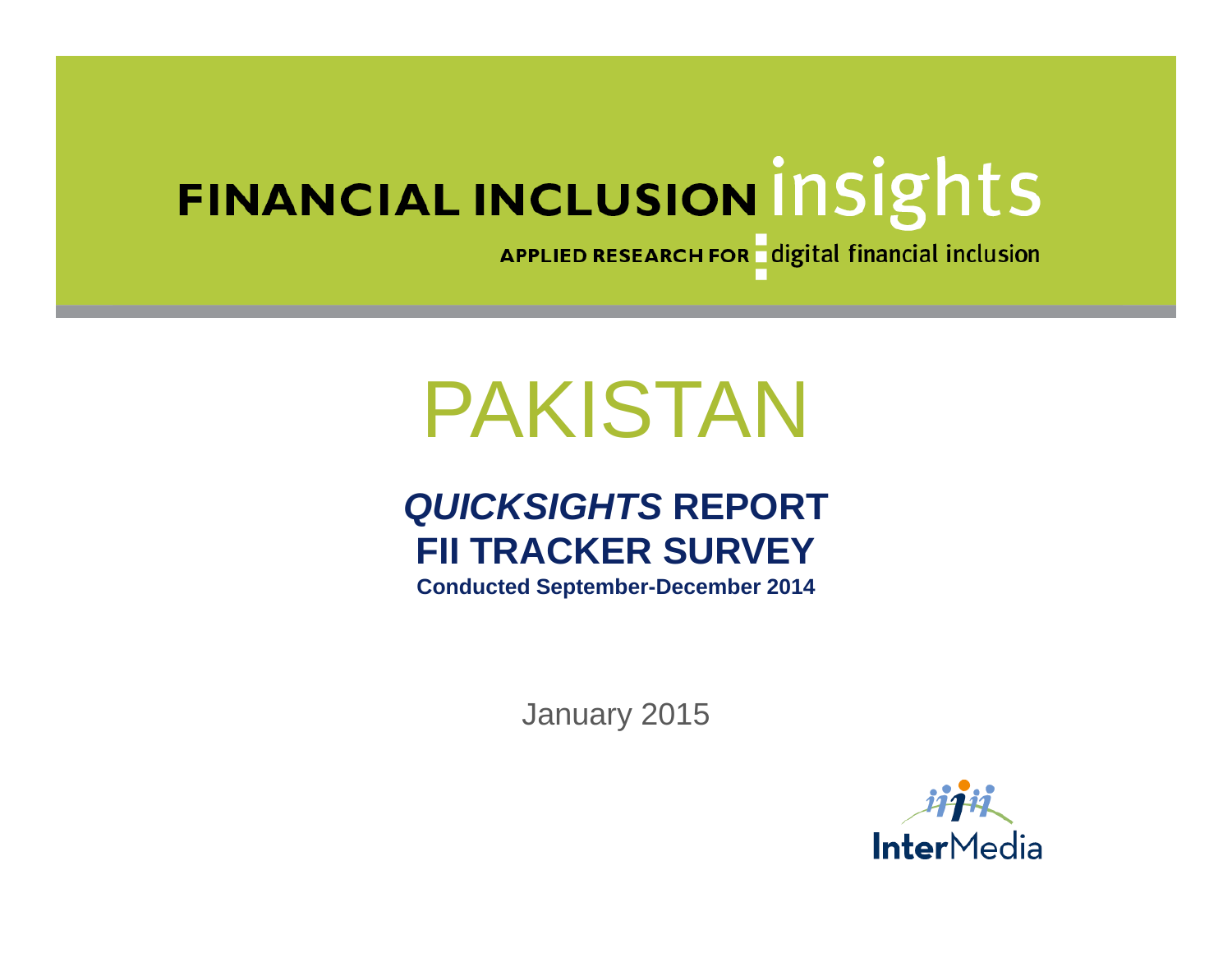#### www.finclusion.org

# FINANCIAL INCLUSION INSIGHTS

APPLIED RESEARCH FOR digital financial inclusion

#### **PAKISTAN**

# **THE PAKISTAN FII TRACKER SURVEY - DETAILS**

#### **Survey summary**

- Annual, nationally representative survey (N=6,000) of Pakistani individuals aged 15+
- Face-to-face interviews lasting on average 42 minutes
- Second survey (year 2) conducted from September to December 2014
- Tracks trends and market developments in DFS based on the information gathered in the first survey, conducted November 2013 to January 2014

#### **Data collected**

- •Basic demographics
- • Poverty measurement (Grameen Progress Out of Poverty Index)
- •Access/use of mobile devices
- •Access/use of mobile money
- • Access/use of formal financial services (e.g., bank accounts)
- • Access/use of semi-formal and informal financial services (e.g., committees, hawlas/hundis, cooperatives, self-help groups)
- • Financial literacy and preparedness
- •Technical literacy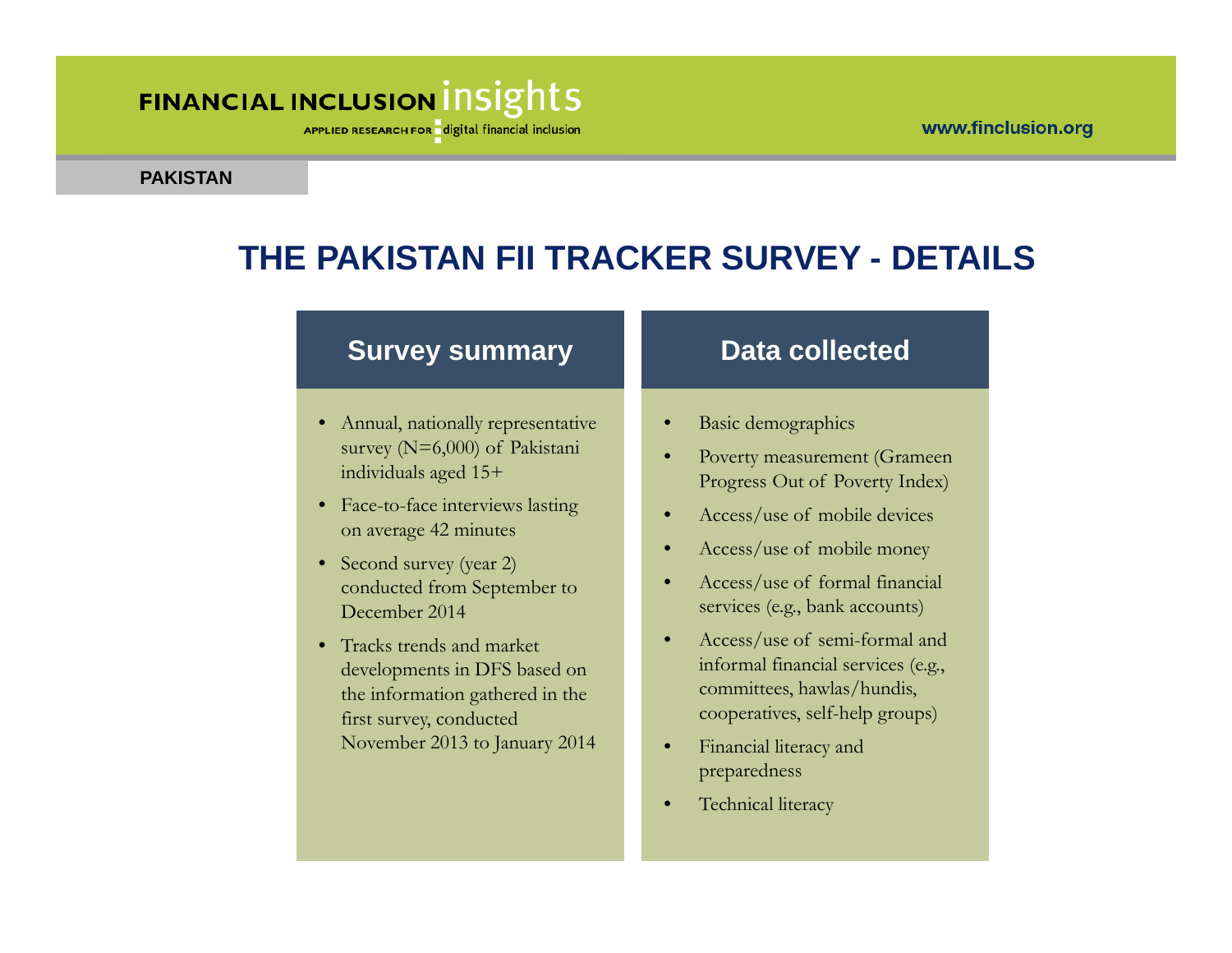APPLIED RESEARCH FOR digital financial inclusion

**PAKISTAN**

#### **Survey demographics**

| <b>Demographic</b>                | % of Survey<br>$(N=6,000)$ |
|-----------------------------------|----------------------------|
| Male                              | 53                         |
| Female                            | 47                         |
| Urban                             | 33                         |
| Rural                             | 67                         |
| Above the \$2.50/day poverty line | 49                         |
| Below the \$2.50/day poverty line | 51                         |
| Ages 15-24                        | 28                         |
| Ages 25-34                        | 29                         |
| Ages 35-44                        | 17                         |
| Ages 45-54                        | 16                         |
| Ages $55+$                        | 10                         |

Figures are weighted to reflect national census data demographics.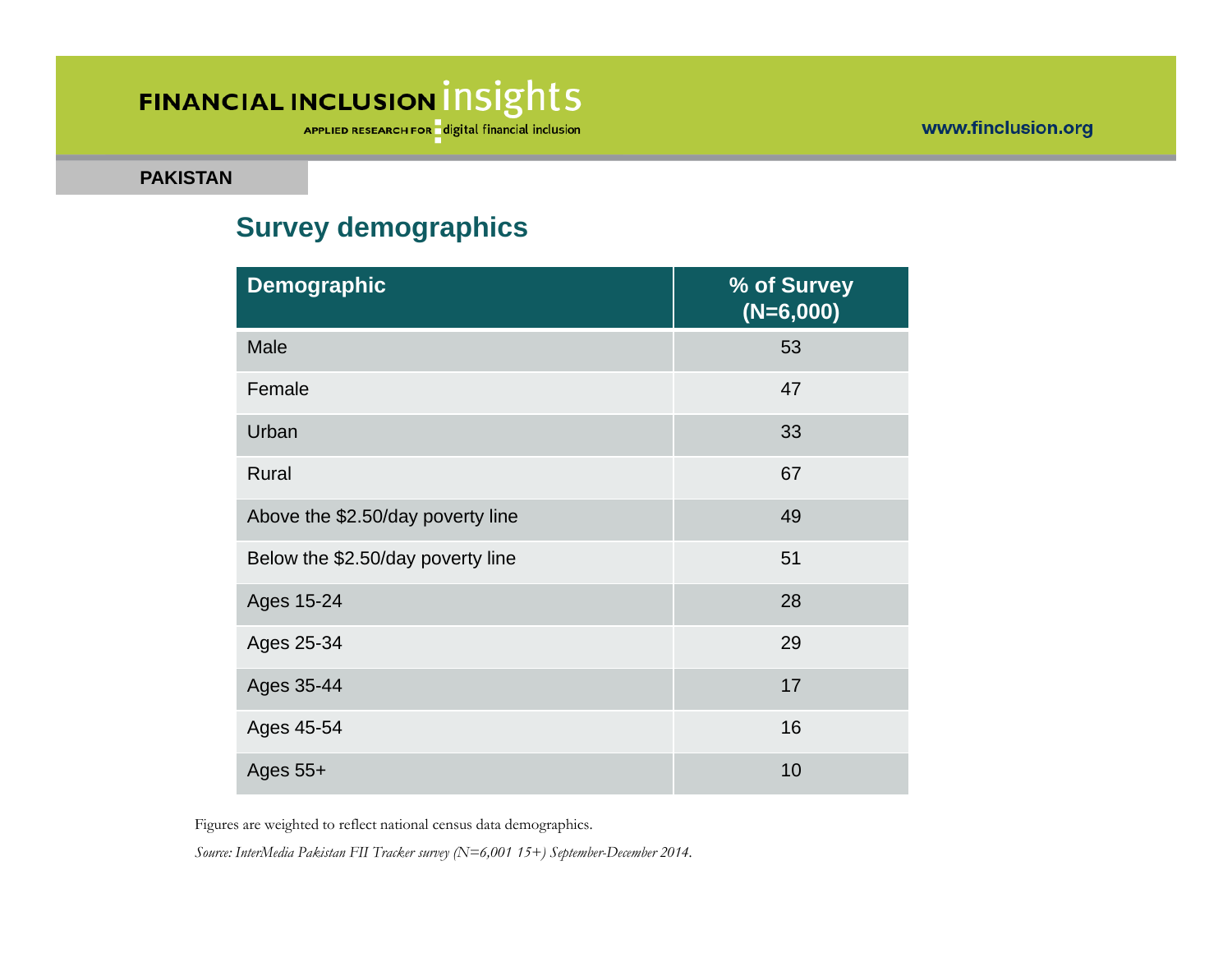#### www.finclusion.org

### FINANCIAL INCLUSION INSIGHTS

APPLIED RESEARCH FOR digital financial inclusion

#### **PAKISTAN**

# **NOTABLE STATISTICS**

- **Banks drive account ownership at financial institutions; nonbank financial institutions (NBFI) usage is at a lower rate.** 
	- oNearly one-fifth (18%) of Pakistani adults have accessed financial services through a bank, NBFI or mobile money provider.
	- oSeven percent have exclusively used banks or mobile money;  $2\%$  have exclusively used NBFIs.
	- o Nine percent have used banks and the vast majority (94%) of those to have used banks are account holders. Three-fourths (73%) are active account holders.
	- oMore men, urban and above the poverty line individuals are active bank account users than are their counterparts.

#### • **Unregistered OTC use of mobile money is on par with bank use.**

- oAs many people use OTC as have bank accounts.
- o OTC use is only slightly more common in either urban or above the poverty line populations than it is with their counterparts. Similar to active bank account users, a large gender gap exists in OTC use of mobile money.

#### • **Women, people in rural areas, and those living below the poverty line are particularly marginalized in Pakistan's financial inclusion space.**

- o Those who have registered, full-service accounts with any of the various financial services providers are predominantly male, urban or living above the poverty line.
- o Pakistanis in urban areas or living above the poverty line have registered accounts at financial services providers at twice the rate of their counterparts.
- oMen are three times more likely than women to have a registered account with a financial services provider.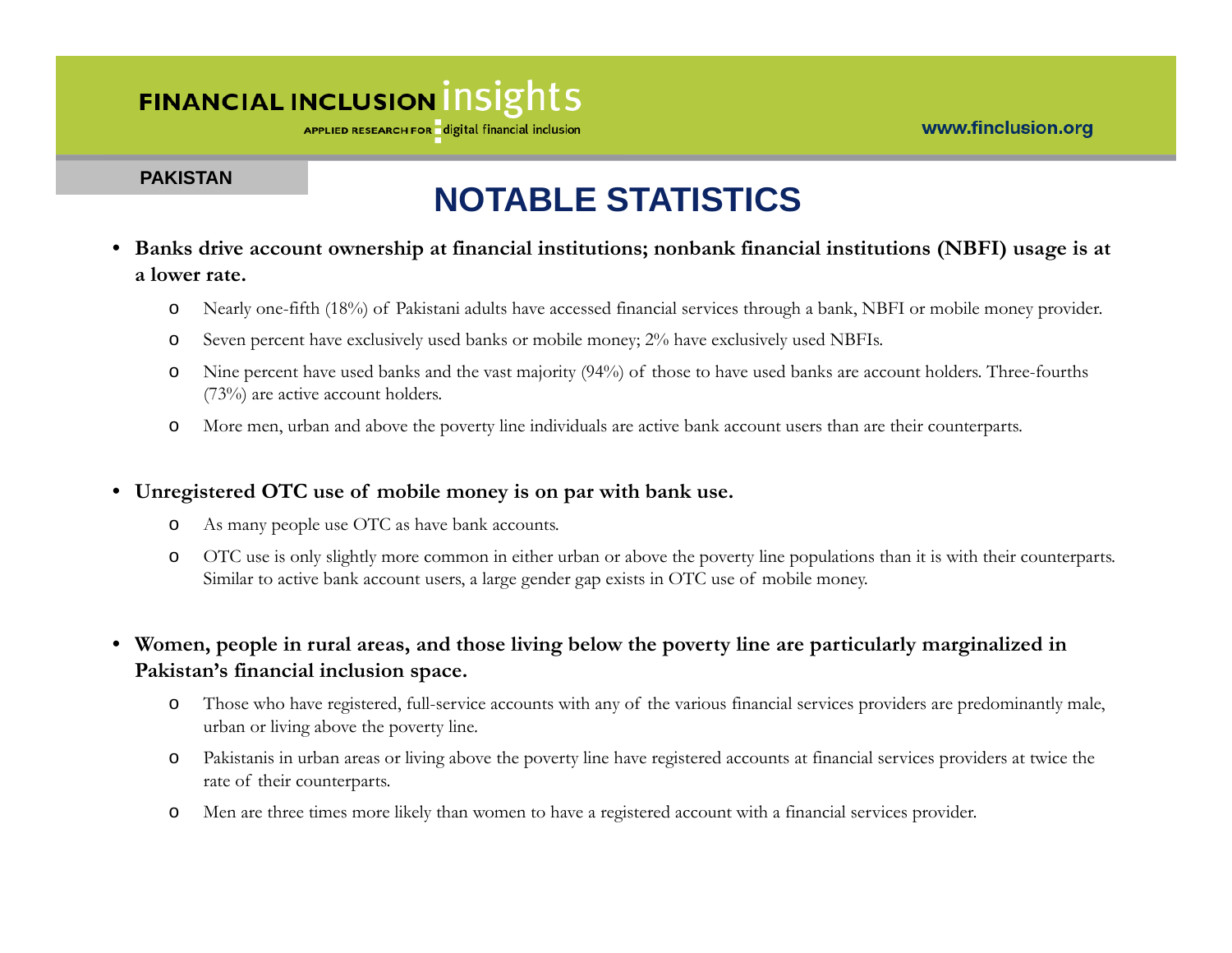APPLIED RESEARCH FOR digital financial inclusion

#### **PAKISTAN**

## **NOTABLE STATISTICS**

- • **Paying bills remains one of the top uses of OTC mobile money; loan activities have seen a significant jump while savings and government-to-person (G2P) transfers have begun to emerge.** 
	- oUse of OTC mobile money for loan activities has increased from 2% in 2013 to 12% in 2014.
	- oG2P transfers and savings are both at 2% in 2014; they were less than 1% in 2013.
- • **Digital access to financial services accounts is contained to 14%; bank and mobile money are on par as providers.** 
	- oSix percent of bank account users have digital access to a bank account.
	- o Mobile money, by definition, provides digital access to financial services; 7 percent of the population exclusively uses mobile money.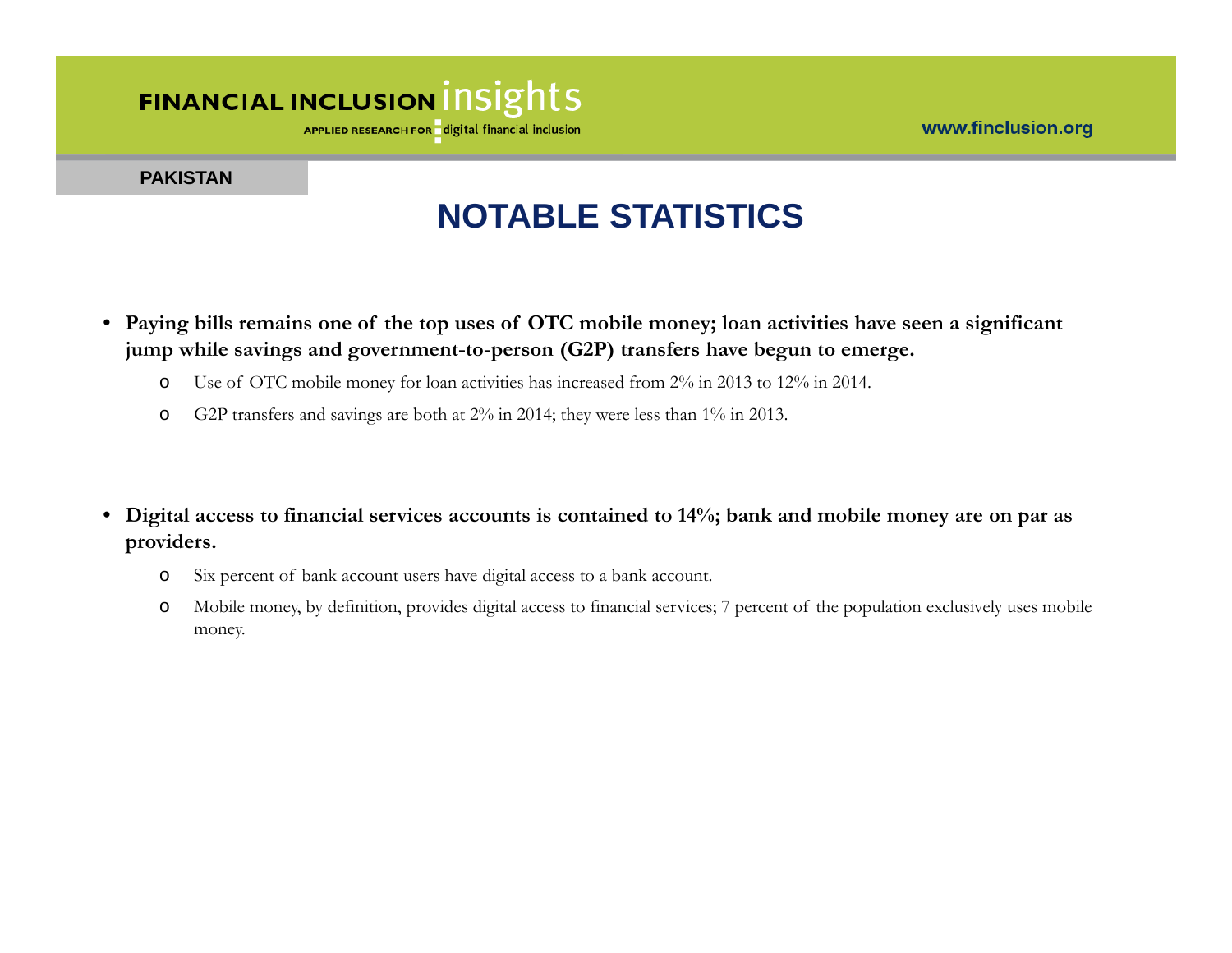APPLIED RESEARCH FOR digital financial inclusion

**PAKISTAN**

#### **Bank account use and over-the-counter (OTC) mobile money transactions are leading the push toward financial inclusion**

www.finclusion.org



2013 2014

\* Indicates a significant increase between the two waves of surveys using the Z-test at a 95% confidence level. \*\*Both OTC and registered use.

*Source: InterMedia Pakistan FII Tracker survey (N=6,000, 15+) Year 1: November 2013-January 2014; Year 2: September-December 2014.*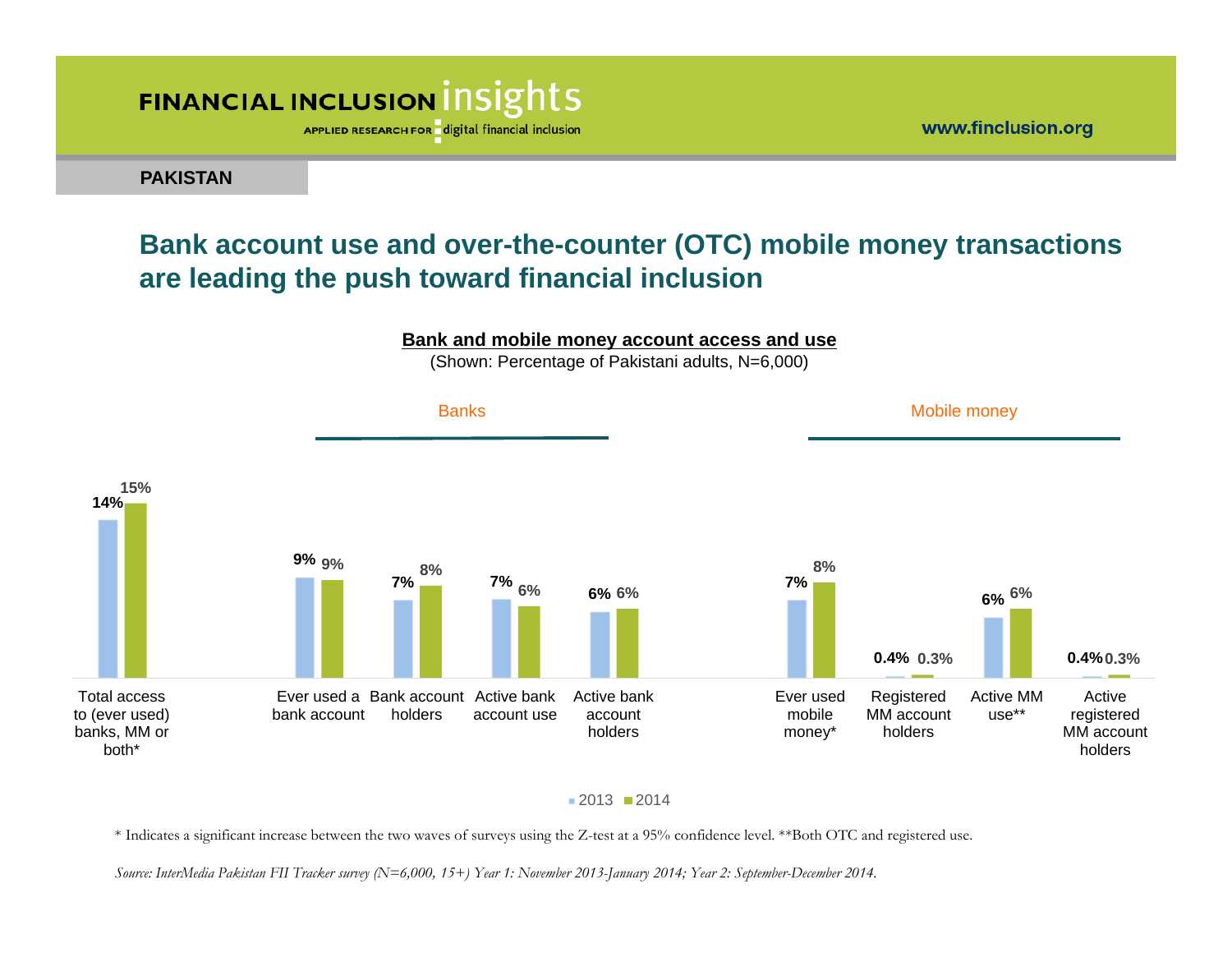APPLIED RESEARCH FOR digital financial inclusion

www.finclusion.org

#### **PAKISTAN**

#### **Three distinct modes of access to financial services are available**



Due to rounding, numbers in the diagram add up to 17.6% rather than 17.5%. *Source: InterMedia Pakistan FII Tracker survey (N=6,000, 15+) September-December 2014.*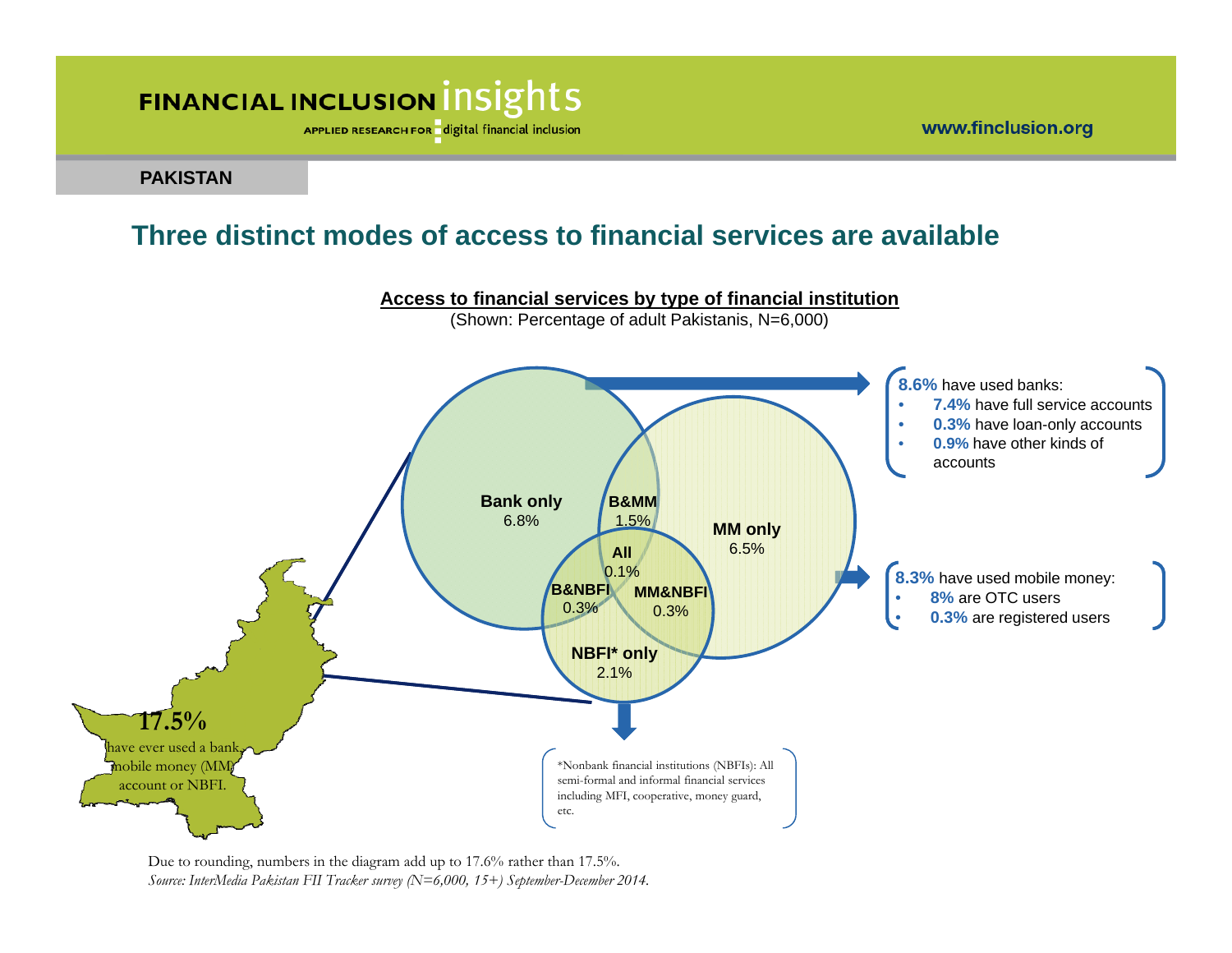APPLIED RESEARCH FOR digital financial inclusion

**PAKISTAN**

#### **Men, urban dwellers and those above the poverty line are more likely to have an active financial service account than their counterparts**



■ Active bank account holders

■ Active nonbank financial institution account holders

Active mobile-money account holders **All active financial service account holders** 

Categories are not mutually exclusive.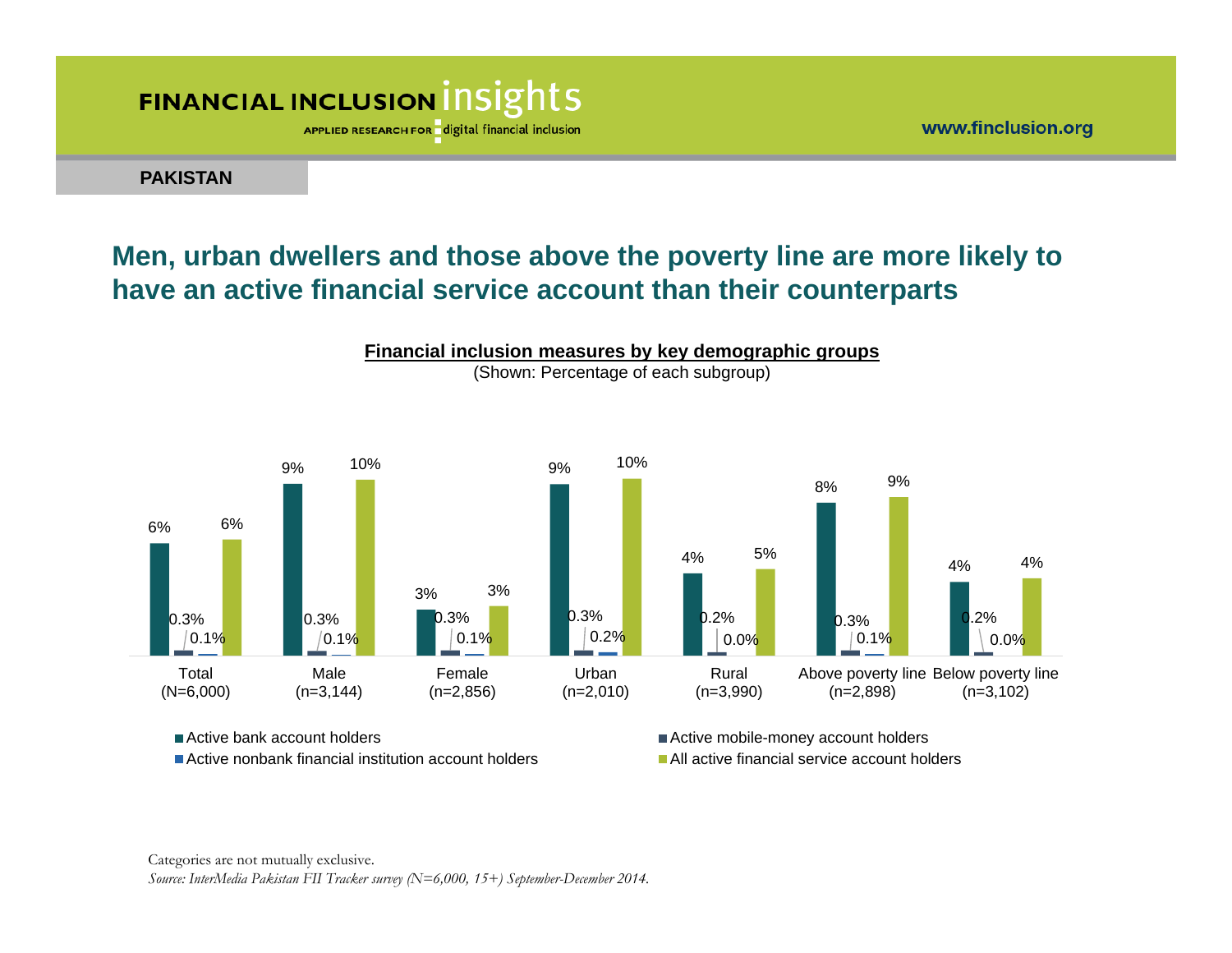APPLIED RESEARCH FOR digital financial inclusion

**PAKISTAN**

#### **Just over one in 20 Pakistani adults have active digital stored-value accounts; rural females and those below the poverty line are underrepresented**

| Main FSP Indicator                                                                                                                                             | $\%$           | Base n | <b>Base</b><br><b>Definition</b> |
|----------------------------------------------------------------------------------------------------------------------------------------------------------------|----------------|--------|----------------------------------|
| Adults (15+) who have active digital stored-value accounts                                                                                                     | 6              | 6,000  | All adults                       |
| Poor adults (15+) who have active digital stored-value accounts                                                                                                | $\overline{4}$ | 3,102  | All poor                         |
| Rural women (15+) who have active digital stored-value accounts                                                                                                | $\overline{2}$ | 1,760  | All rural<br>females             |
| Adults (15+) who have active digital stored-value accounts and use<br>them to access other financial services (beyond basic wallet, P2P, and<br>bill pay)      | 4              | 6,000  | All adults                       |
| Poor adults (15+) who have active digital stored-value accounts and<br>use them to access other financial services (beyond basic wallet, P2P,<br>and bill pay) | $\overline{2}$ | 3,102  | All poor                         |
| Rural women (15+) who have active digital stored-value accounts and<br>use them to access other financial services (beyond basic wallet, P2P,<br>and bill pay) | 0.9            | 1,760  | All rural<br>females             |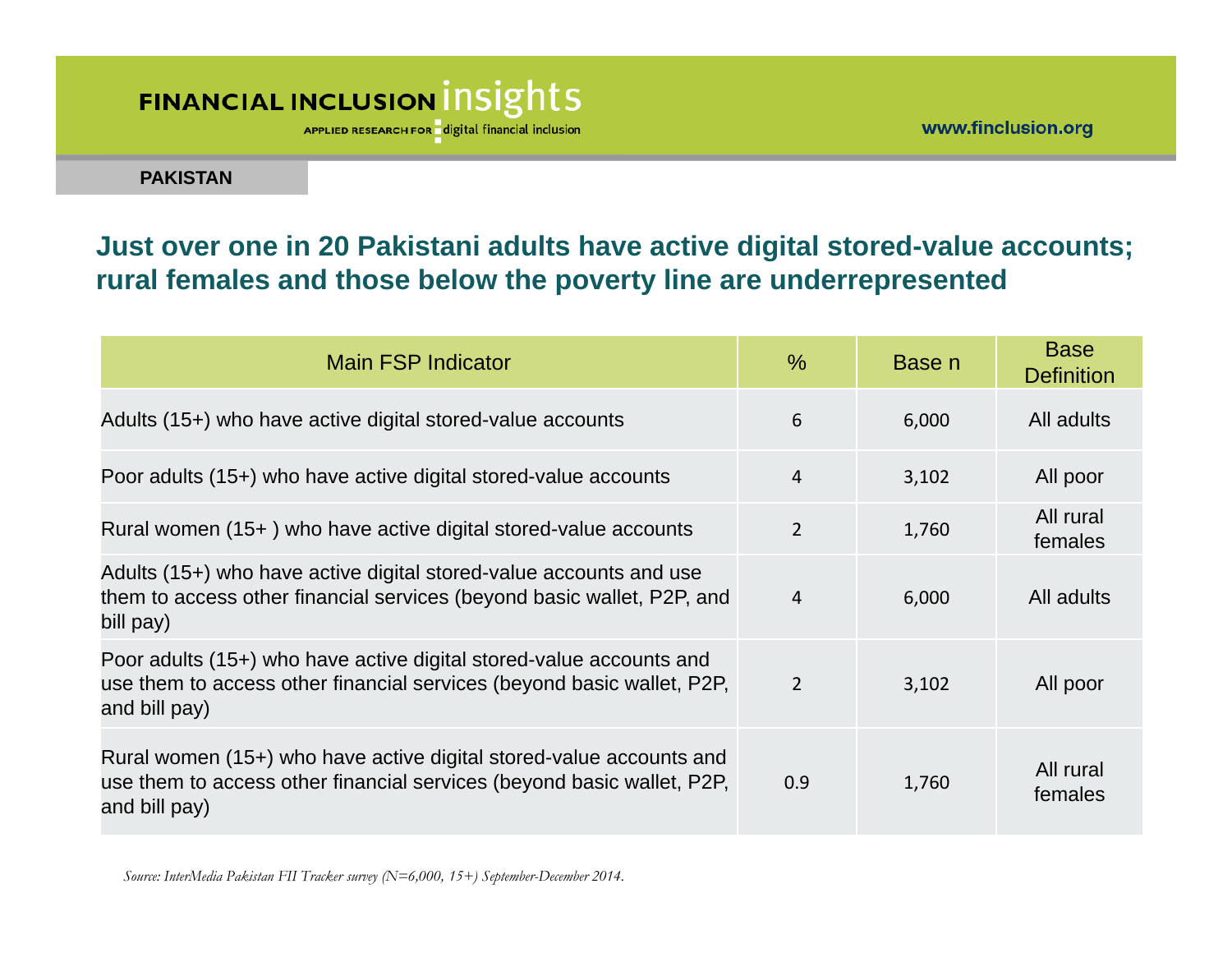**Concept awareness**

APPLIED RESEARCH FOR digital financial inclusion

**PAKISTAN**

#### **More than two-thirds of Pakistanis know of mobile money, even more are aware of mobile money (MM) brand names**



**Brand awareness**

Categories are not mutually exclusive.

*Source: InterMedia Pakistan FII Tracker survey (N=6,000, 15+) September-December 2014.* 

www.finclusion.org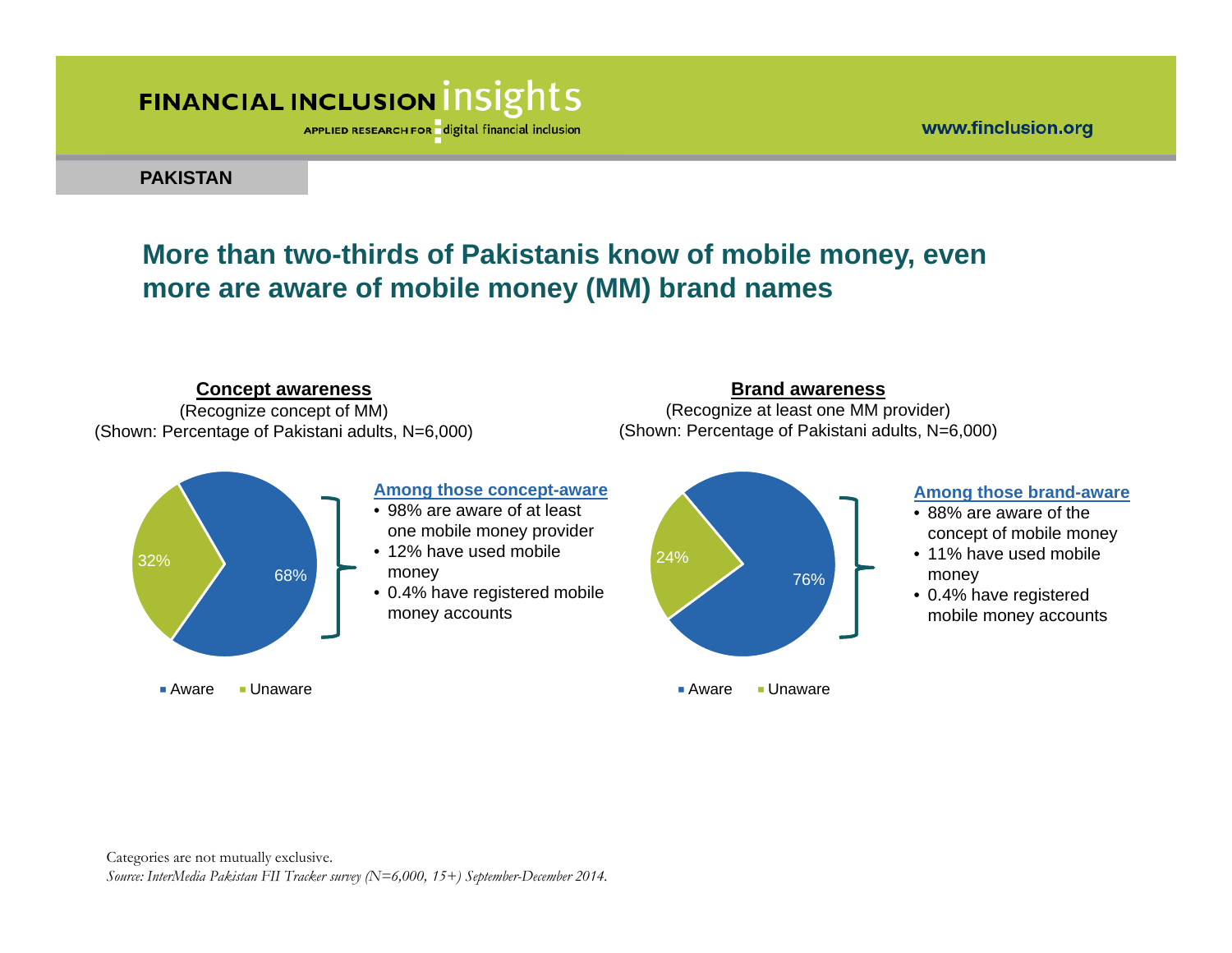APPLIED RESEARCH FOR digital financial inclusion

**PAKISTAN**

#### **Active use of mobile money remains relatively static across demographic groups**



**Demographic trends for active over-the-counter use of mobile money** (Shown: Pakistani adults who fall into each category; Y1: N=6,000, Y2: N=6,000)

*\** Indicates a significant increase between the two waves of surveys using the Z-test at a 95% confidence level.

*Source: InterMedia Pakistan FII Tracker survey (N=6,000, 15+) Year 1: November 2013-January 2014; Year 2: September-December 2014.*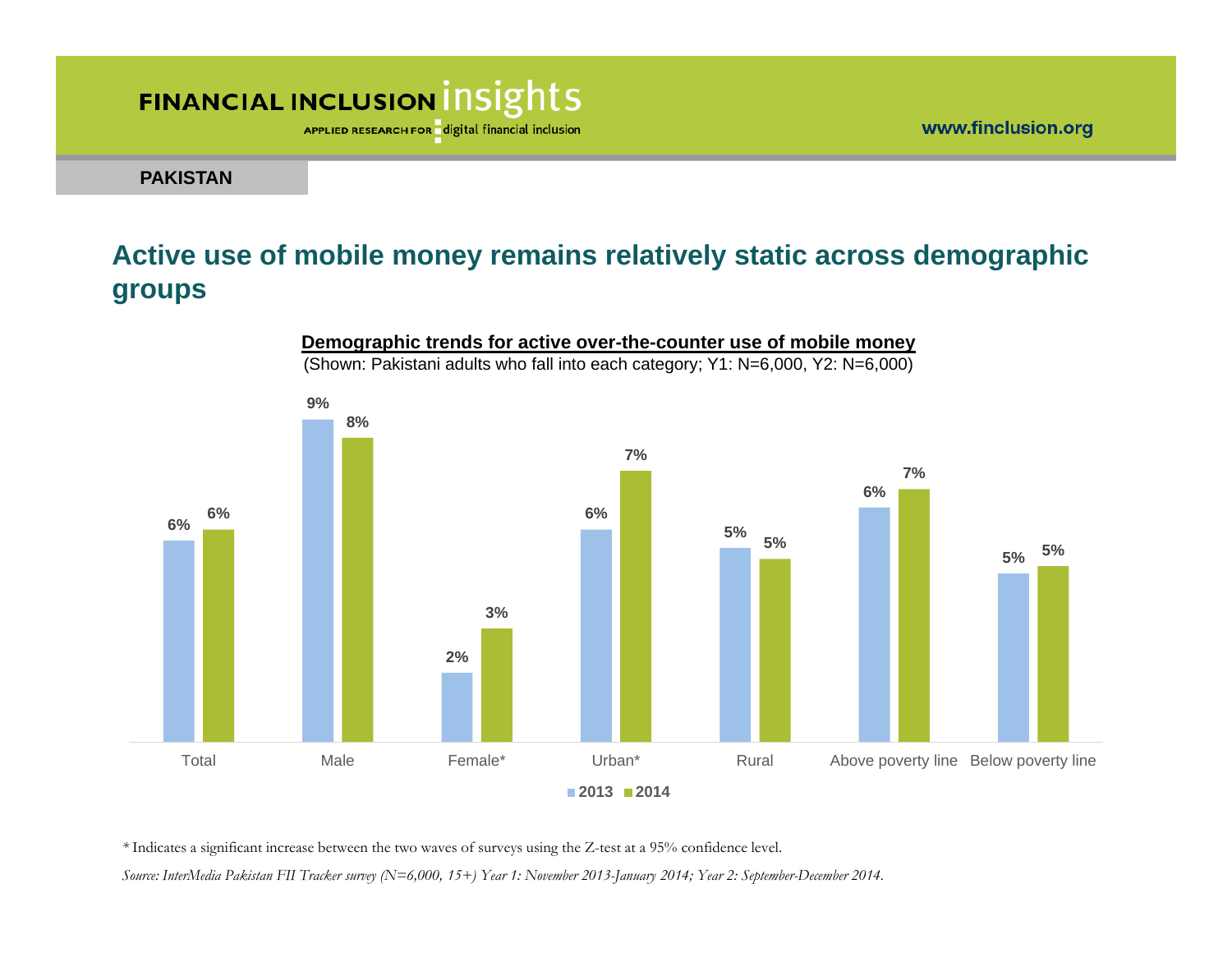APPLIED RESEARCH FOR digital financial inclusion

**PAKISTAN**

#### **Friends and family, billboards are increasingly common ways for individuals to learn about mobile money services**

| "From which source of information did you first learn about this mobile money service?" |                                                                  |                              |                              |  |
|-----------------------------------------------------------------------------------------|------------------------------------------------------------------|------------------------------|------------------------------|--|
| Rank                                                                                    | <b>Top 6 initial sources</b><br>(percentage of active OTC users) | % 2013 (Year 1)<br>$(n=327)$ | % 2014 (Year 2)<br>$(n=344)$ |  |
|                                                                                         | <b>Television</b>                                                | 74                           | 79                           |  |
|                                                                                         | <b>Billboard</b>                                                 | 14                           | 35                           |  |
| $\left( 3\right)$                                                                       | Family and/or friends                                            | 26                           | 37                           |  |
| $\left( 4\right)$                                                                       | Newspapers or magazines                                          | $\overline{7}$               | 10                           |  |
| $\left(5\right)$                                                                        | Radio                                                            | 3                            | 6                            |  |
| $\bm{6}$                                                                                | Transactional mobile money agents                                | 3                            | $\overline{4}$               |  |

Question allowed multiple responses.

*Source: InterMedia Pakistan FII Tracker survey (N=6,000, 15+) Year 1: November 2013-January 2014; Year 2: September-December 2014.*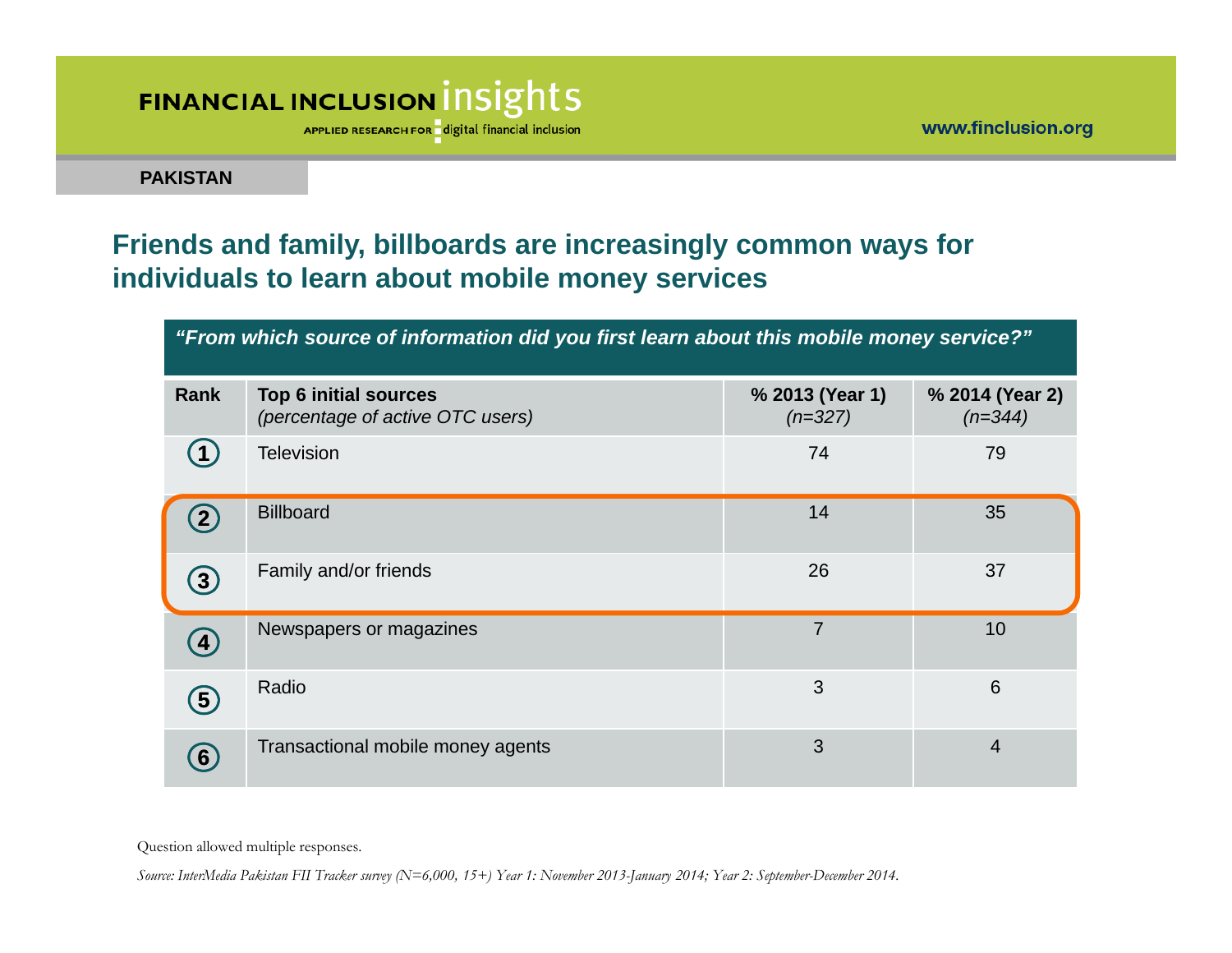APPLIED RESEARCH FOR digital financial inclusion

www.finclusion.org

**PAKISTAN**

#### **Lapsed OTC users are more likely to hold bank accounts or fall below the poverty line than are active OTC users**

#### **Demographics of non-registered or OTC mobile money users**

|                                | % Active OTC<br>$(n=344)$ | % Inactive OTC<br>$(n=130)$ |
|--------------------------------|---------------------------|-----------------------------|
| Male                           | 75                        | 85                          |
| Female                         | 25                        | 15                          |
| Urban                          | 43                        | 35                          |
| Rural                          | 57                        | 65                          |
| Above poverty line             | 57                        | 44                          |
| Below poverty line             | 43                        | 56                          |
| Registered bank account holder | 17                        | 21                          |



bills through mobile money agents (OTC), it is likely that they will continue to do so on at least a monthly basis. This may help explain the gap between active and lapsed or inactive OTC use.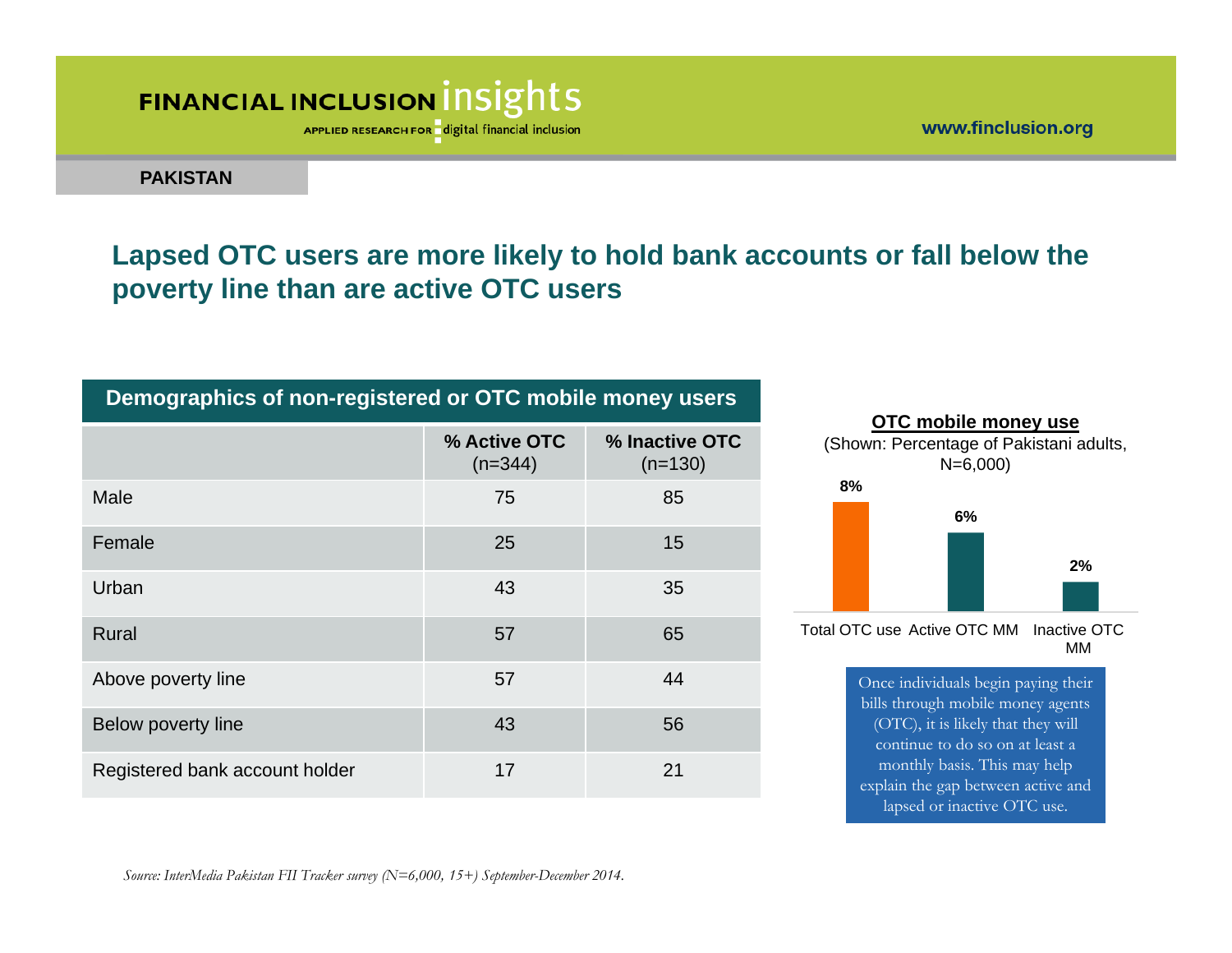APPLIED RESEARCH FOR digital financial inclusion

**PAKISTAN**

#### **People begin using mobile money for person-to-person transfers and continue using the services for this purpose, followed by paying bills and loan activity**

| <b>Rank</b>                                                                     | Top reasons for starting to use MM<br>(percentage of adults to ever use MM<br>$n=493$ | $\%$ | <b>Rank</b>       | Top uses for MM<br>(percentage of adults to ever use MM<br>$n = 493$ | $\%$           |
|---------------------------------------------------------------------------------|---------------------------------------------------------------------------------------|------|-------------------|----------------------------------------------------------------------|----------------|
|                                                                                 | I had to receive money from another<br>person                                         | 48   |                   | Person-to-person (P2P) transfers                                     | 60             |
| $\left( 2\right)$                                                               | I had to send money to another<br>person                                              | 35   |                   | Pay bills                                                            | 22             |
| 3                                                                               | I had to send money to an<br>organization/government agency                           | 9    | 3                 | Loan activities                                                      | 11             |
| $\left( 4\right)$                                                               | I had to receive money from an<br>organization/government agency                      | 3    | $\left( 4\right)$ | Withdraw money                                                       | 9              |
| 5                                                                               | I wanted to start saving money with a<br>mobile money account                         | 1    | (5)               | Deposit money                                                        | $\overline{7}$ |
| (6)                                                                             | Most my friends/family members are<br>already using it                                |      | $\left( 6\right)$ | Make purchases at a grocery store or retail<br>store                 | $\overline{2}$ |
| Savings emerges as a reason to open an account (requires<br>registered account) |                                                                                       |      |                   |                                                                      |                |

Question allowed multiple responses.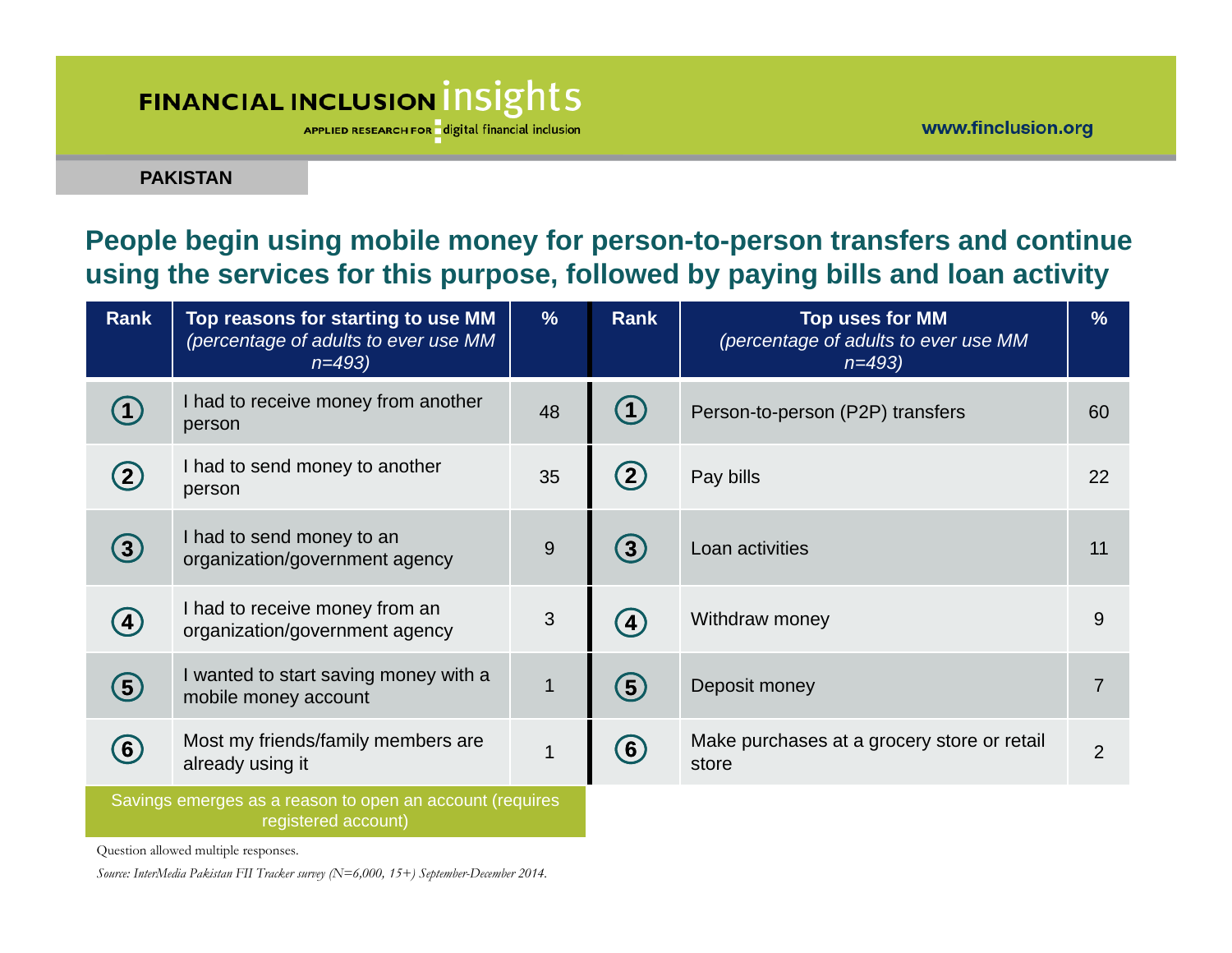APPLIED RESEARCH FOR digital financial inclusion

www.finclusion.org

**PAKISTAN**

#### **Little incentive exists to sign up for accounts given P2P transfers are available over-the-counter**

| <b>Rank</b>  | Top reasons for not signing up for a<br>mobile money (MM) account (percentage<br>of non-registered (OTC) MM users, n=474) | $\frac{9}{6}$ |
|--------------|---------------------------------------------------------------------------------------------------------------------------|---------------|
|              | I can have all the services through an agent,<br>I do not need an account                                                 | 31            |
| (2)          | I do not need to, I do not make any<br>transactions                                                                       | 15            |
| $\mathbf{3}$ | I do not understand the purpose of this<br>account, I don't know                                                          | 12            |
| 4            | I never have money to make a transaction<br>with such account                                                             | 11            |
| 5            | Using such account is difficult                                                                                           | 8             |
|              | There is no point-of-service/agent close to<br>where I live                                                               | 6             |

Question allowed multiple responses.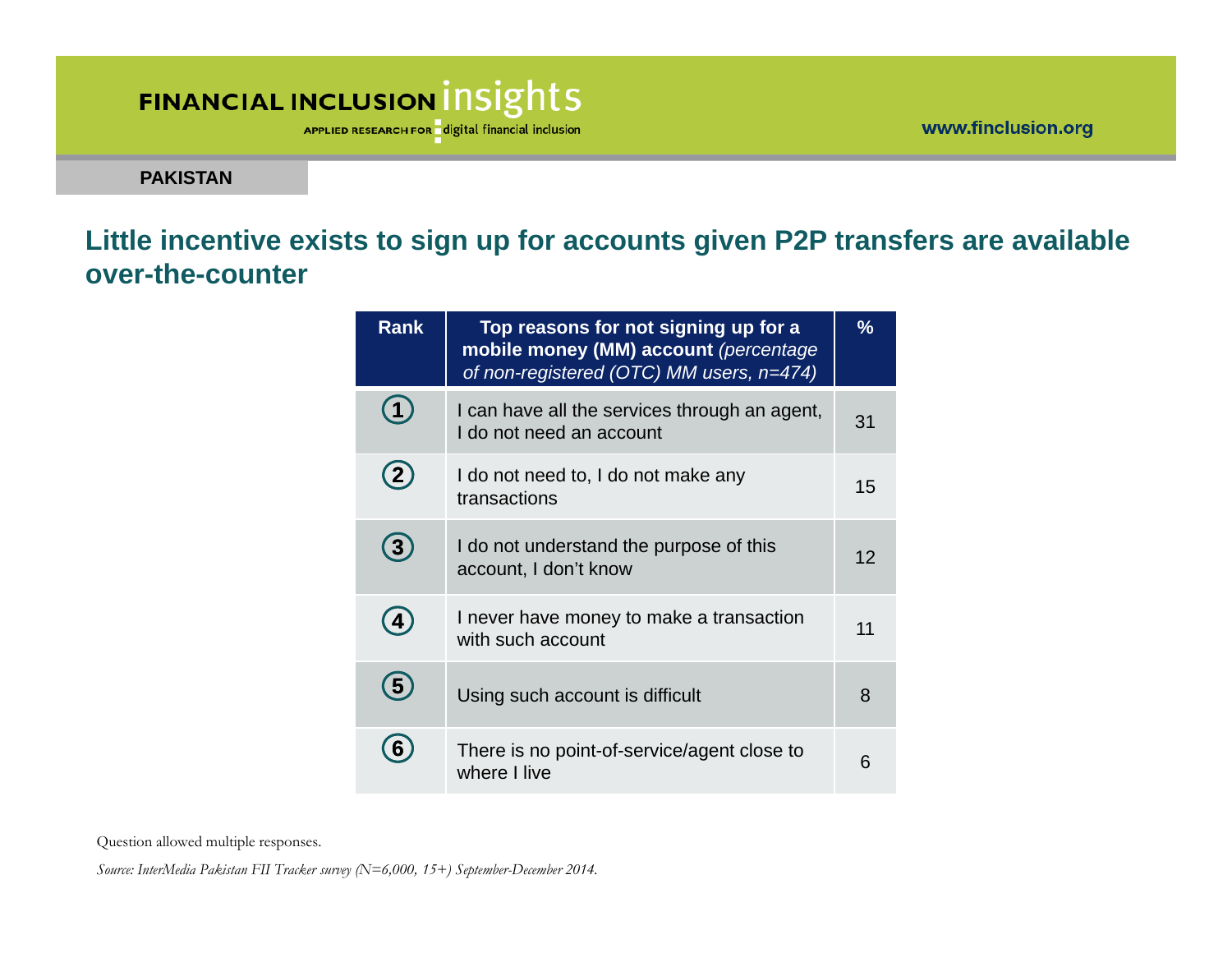APPLIED RESEARCH FOR digital financial inclusion

**PAKISTAN**

#### **OTC use of mobile money services has diversified in the past year; along with paying bills, it is now used for loans, G2P streams, and savings**



Question allowed multiple responses.

*Source: InterMedia Pakistan FII Tracker survey (N=6,000, 15+) Year 1: November 2013-January 2014; Year 2: September-December 2014.*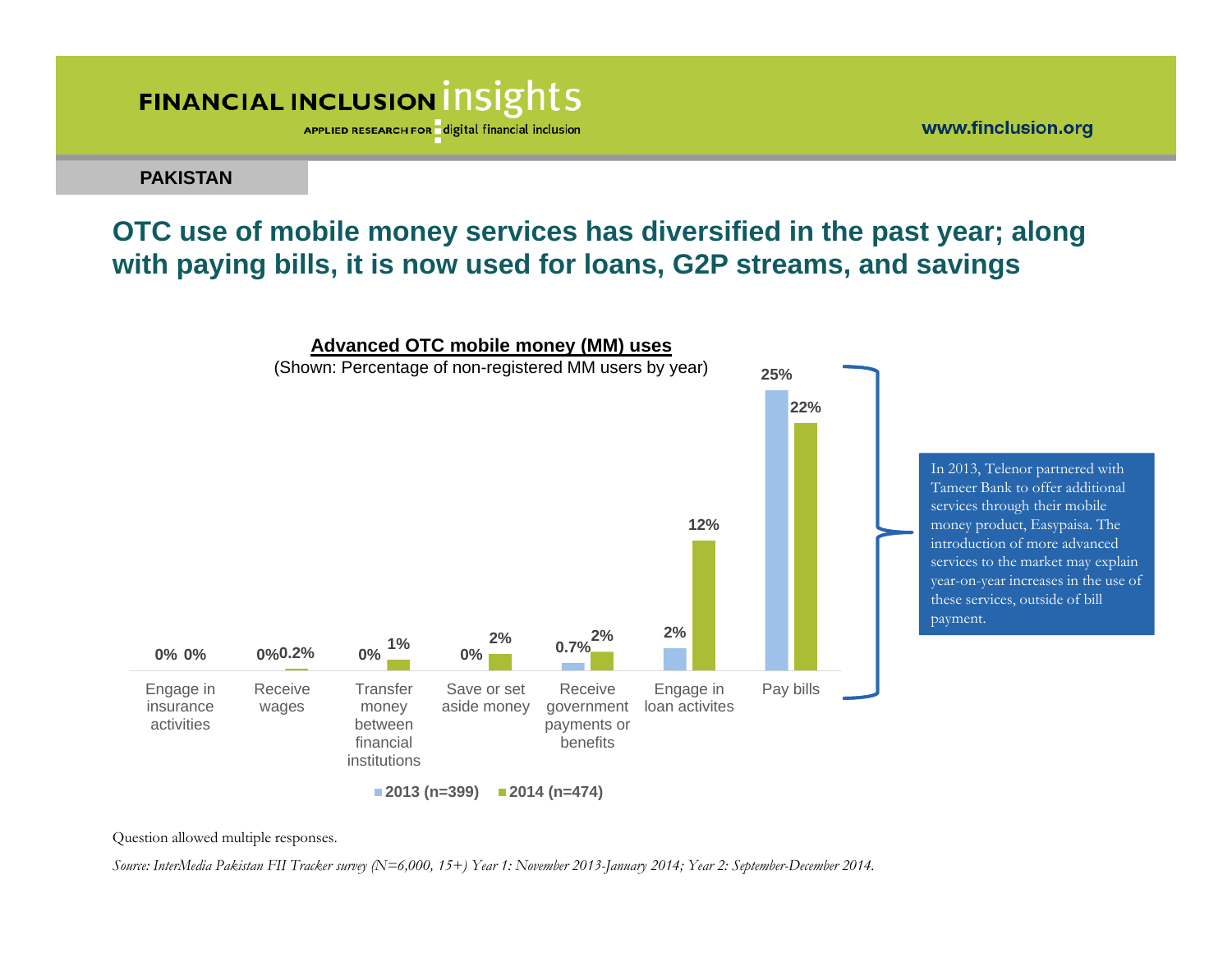APPLIED RESEARCH FOR digital financial inclusion

www.finclusion.org

**PAKISTAN**

#### **Two-thirds of active bank account holders have used their accounts to engage in one or more advanced uses**

|                      | <b>Top uses for Active Bank accounts</b><br>$(n=391)$ | $\frac{0}{0}$  |                                                       |
|----------------------|-------------------------------------------------------|----------------|-------------------------------------------------------|
|                      | Withdraw money                                        | 93             | 96% have engaged in at least                          |
|                      | Deposit money                                         | 77             | one basic function                                    |
| <b>Basic Uses</b>    | <b>P2P</b> transfers                                  | 17             | 77% have engaged in two or                            |
|                      | Buy airtime                                           | $\overline{1}$ | more                                                  |
|                      | Receive wages                                         | 42             | 99% have engaged in at<br>least one of either the     |
|                      | Bill pay                                              | 19             | advanced or basic uses                                |
|                      | Save/set aside money                                  | 14             |                                                       |
|                      | Pay for goods at a store/shop                         | 14             |                                                       |
| <b>Advanced Uses</b> | Receive G2P payments                                  | 9              | 66% have engaged in at least<br>one advanced function |
|                      | Loan activity                                         | 6              | 28% have engaged in two or                            |
|                      | Insurance activity                                    | 6              | more                                                  |
|                      | Make Bank2Bank / Bank2FI/ Bank to MM transfer         | 5              |                                                       |
|                      | Pay large acquisitions                                | 5              |                                                       |
|                      | Investment                                            | $\overline{2}$ |                                                       |

Questions allowed multiple responses.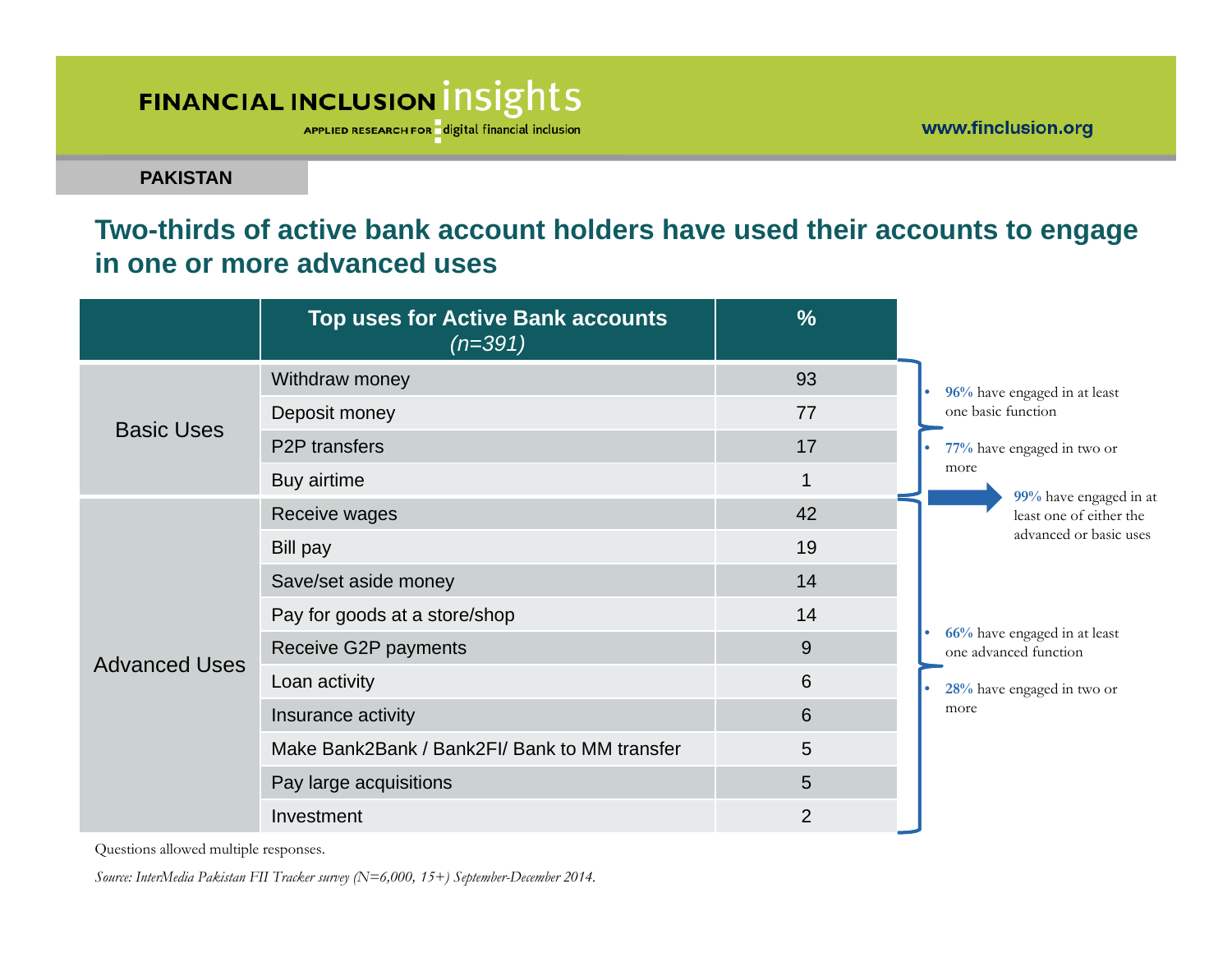APPLIED RESEARCH FOR digital financial inclusion

www.finclusion.org

**PAKISTAN**

#### **Few Pakistanis have bank accounts, but of those that do, the majority can access the accounts digitally**



- 
- Digital bank account users, not registered
- Have not accessed a bank account digitally

**84%** of bank account holders have digital access to their bank accounts.

\* Digital bank accounts offer at least one of the following options: debit/ATM or credit cards, internet or mobile access, or a digital money transfer capability.

Questions allowed multiple responses.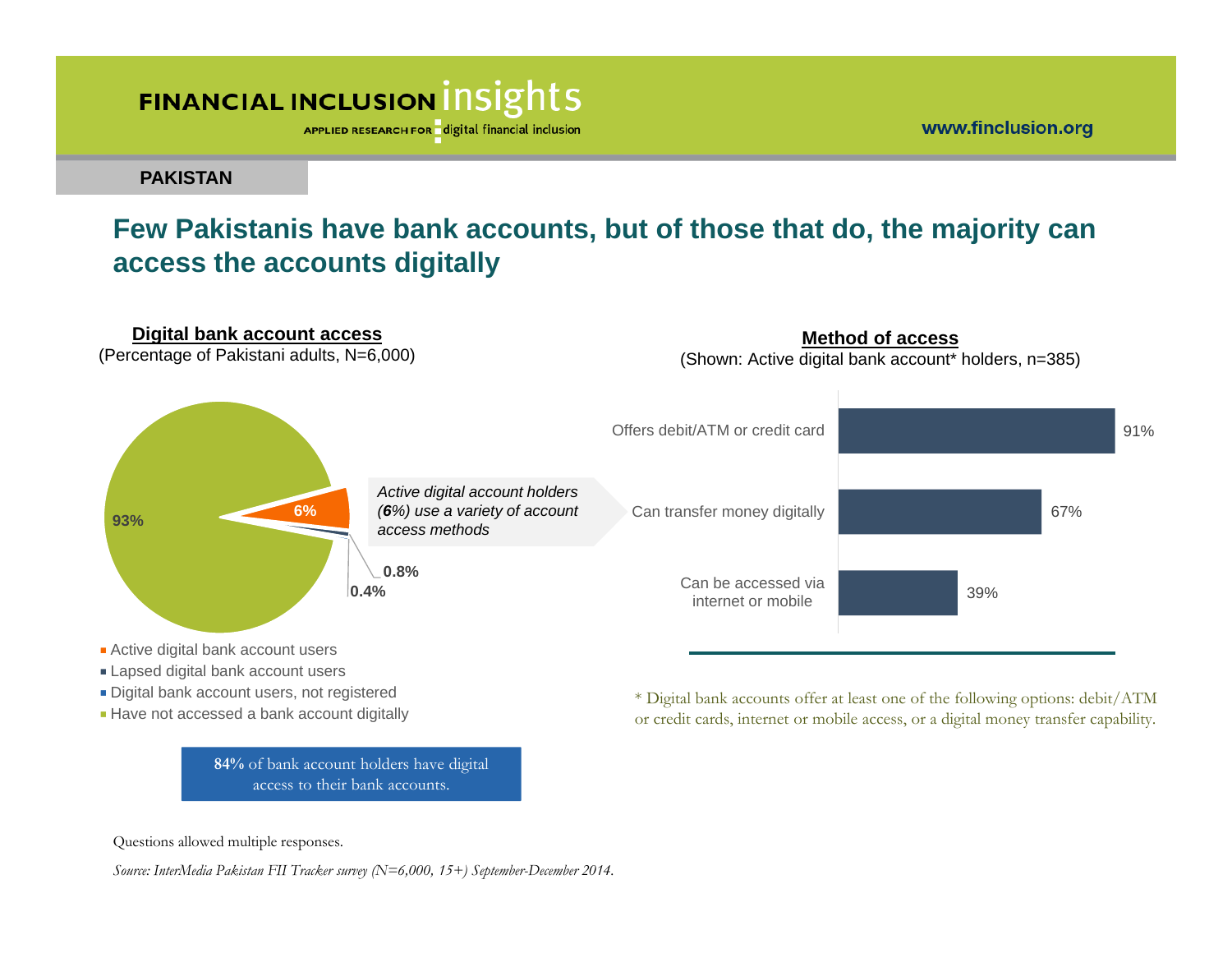APPLIED RESEARCH FOR digital financial inclusion

**PAKISTAN**

#### **Users of nonbank financial institutions' services rarely use more than one type of NBFI**



Use of nonbank financial institutions is extremely siloed. Less than 1 percent of NBFI users have used more than one form of nonbank financial institution.



www.finclusion.org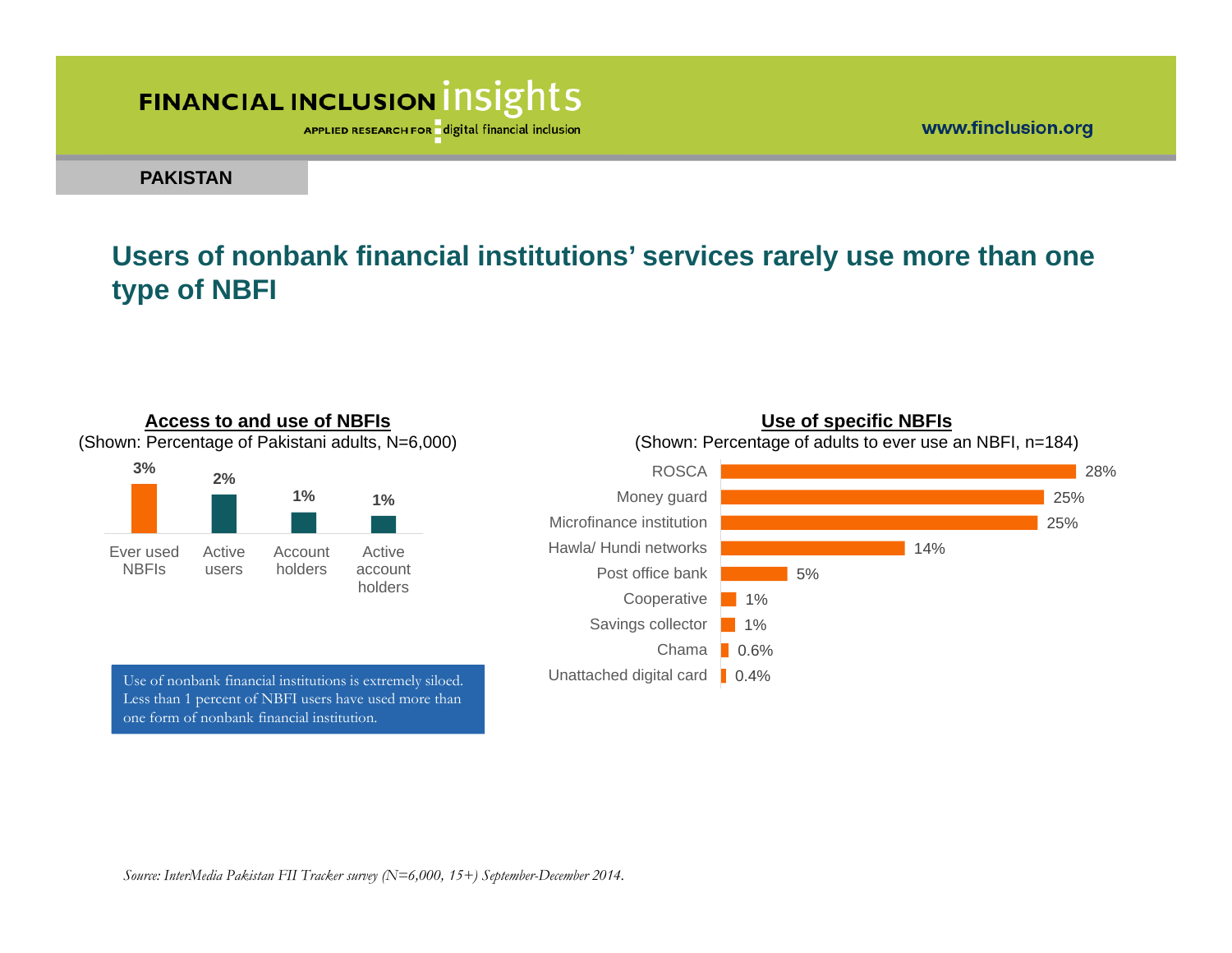APPLIED RESEARCH FOR digital financial inclusion

## **GLOSSARY OF TERMS**

- **Access -** Access to a bank account or mobile money account means a respondent can use bank/mobile money services either via their own account or via an account of another person.
- $\bullet$ **Active account holder** – An individual who has a registered DFS account and has used it in the last 90 days.
- **Active user** An individual who has used any DFS for any type of transaction in the past 90 days via his/her own account or somebody else's account.
- $\bullet$ **Adults with DFS Access** – Adults who either own a DFS account or have access to someone else's account.
- •**Below the poverty line** - In this particular study, adults living on less than \$2.50 per day, as classified by the Grameen PPI.
- $\bullet$  **Digital financial services (DFS)** – Financial services that are provided through an electronic platform (mobile phones, electronic cards, the internet, etc.). **For this particular study, digital financial services include bank services and mobile money services**.
- •**Digital stored-value account (DSVA)** – An account in which funds or monetary value are represented in a digital electronic format and can be retrieved/transferred by the owner of the account remotely. For this particular study, DSVAs include a bank card (debit or credit) and a mobile money account.
- **Financial inclusion**  A state in which all people who are able to use them have access to a full suite of quality financial services, provided at affordable prices, in a convenient manner, and with dignity for the clients.
- **Financially included**  An adult who owns or has access to digital financial services.
- **Grameen Progress out of Poverty Index (PPI)**  A poverty measurement tool from the Grameen Foundation wherein a set of country-specific questions are used to compute the likelihood that a household is living below the poverty line.
- **Lapsed registered/non-registered user**  An individual who has used a DFS on their own or somebody else's account, but has not done so in the last 90 days.
- **Mobile money (MM)**  A service in which a mobile phone is used to access financial services.
- **Registered active user**  A person with a registered DFS account that has used it in the last 90 days.
- **Services beyond basic wallet**  DFS transactions that go beyond simple deposits, withdrawals or money transfers.
- **Urban/rural**  Urban and rural persons are defined according to their residence in urban or rural areas as prescribed by the national bureau of statistics.